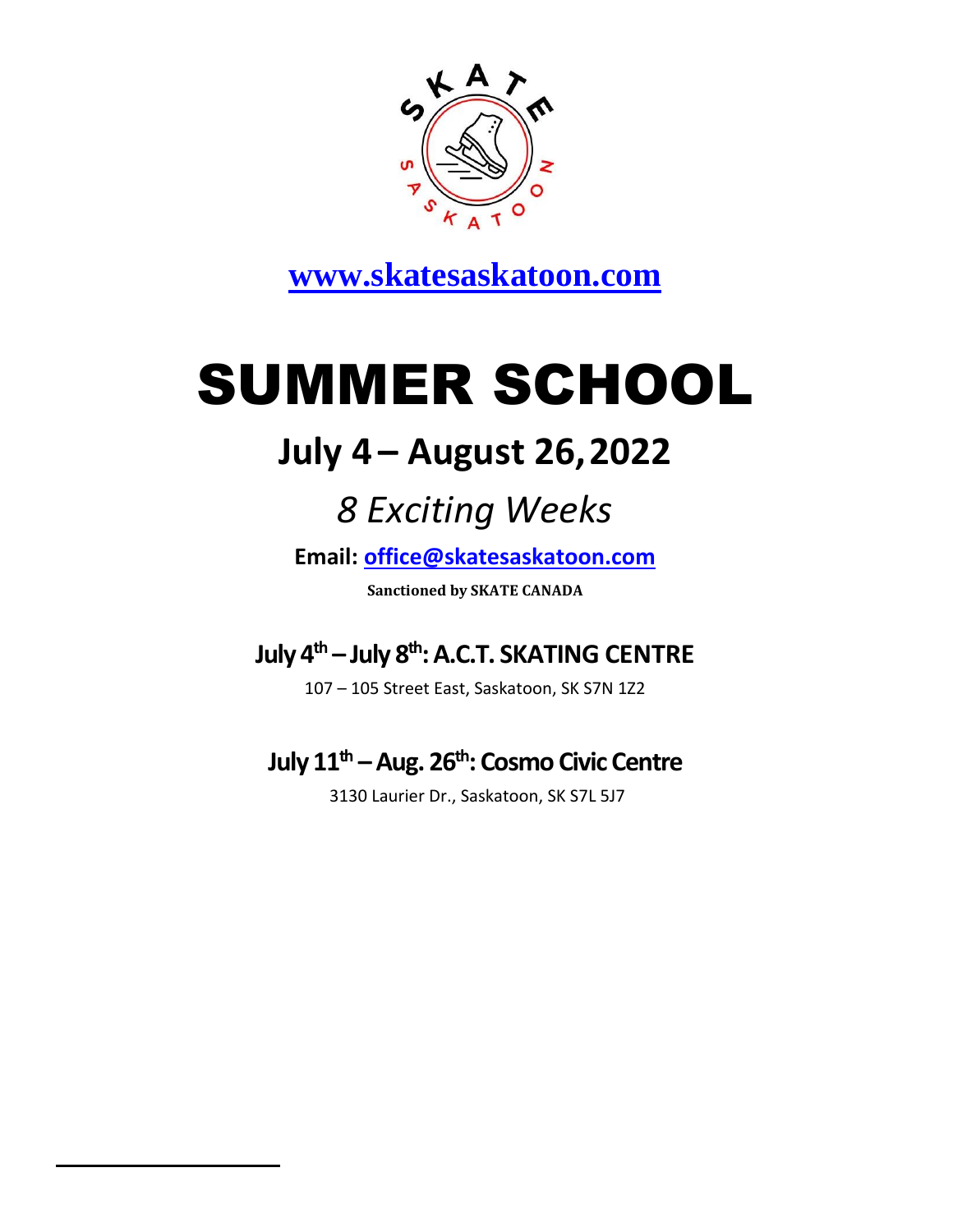### **NEW Competitive and Pre-Competitive Summer Skating:**

- **Recommended** for Skaters planning to compete at Regional **(STAR)** or Provincial **(competitive)** competitions in 2022-23.
- Options are in the morning weekly.
- Skaters grouped with others in their level range.
	- o **STAR 6 – Gold** OR
	- o **STAR 3 - 6**
	- o Provides optimal on-ice conditions for training.
- Daily Group Program (**coaching fees** for group classes **are included with registration**).
	- o Focus on: skating skills, edges, turns, speed, spins, musical interpretation.
	- o Enhances performance and accelerates improvement.
- Register by the week.
- Best value and skater progress.
- For skaters at **STAR 1 & 2** considering competing in 2022, it is **recommended** that they sign up for a CanSkate & Advanced PreSTAR STAR 1 & 2 group lesson as well as skate a 45-minute option with a private lesson to ensure balanced progress in all aspects of skating.

#### **Learn to Skate (CanSkate) & Advanced PreSTAR STAR 1/2**

- Shared Ice time, same group lesson registration but **Separate Programming.**
- Two options available.
- CanSkate and Advanced PreSTAR: Supplement your group lesson with a private lesson on any All Levels or Adv. PreSTAR – Gold session.
- **STAR 1 & 2**: Supplement your group lesson with a private lesson on any All Levels, Adv. PreSTAR – Gold or STAR 1 -Gold session.

#### **Flexible Skating Times**

- Afternoon options have wide level ranges to accommodate skaters that need more schedule flexibility.
	- $\circ$  Those looking to skate with others only within their own level range only should consider the morning packages highlighted above in the Competitive and Pre-Competitive section.

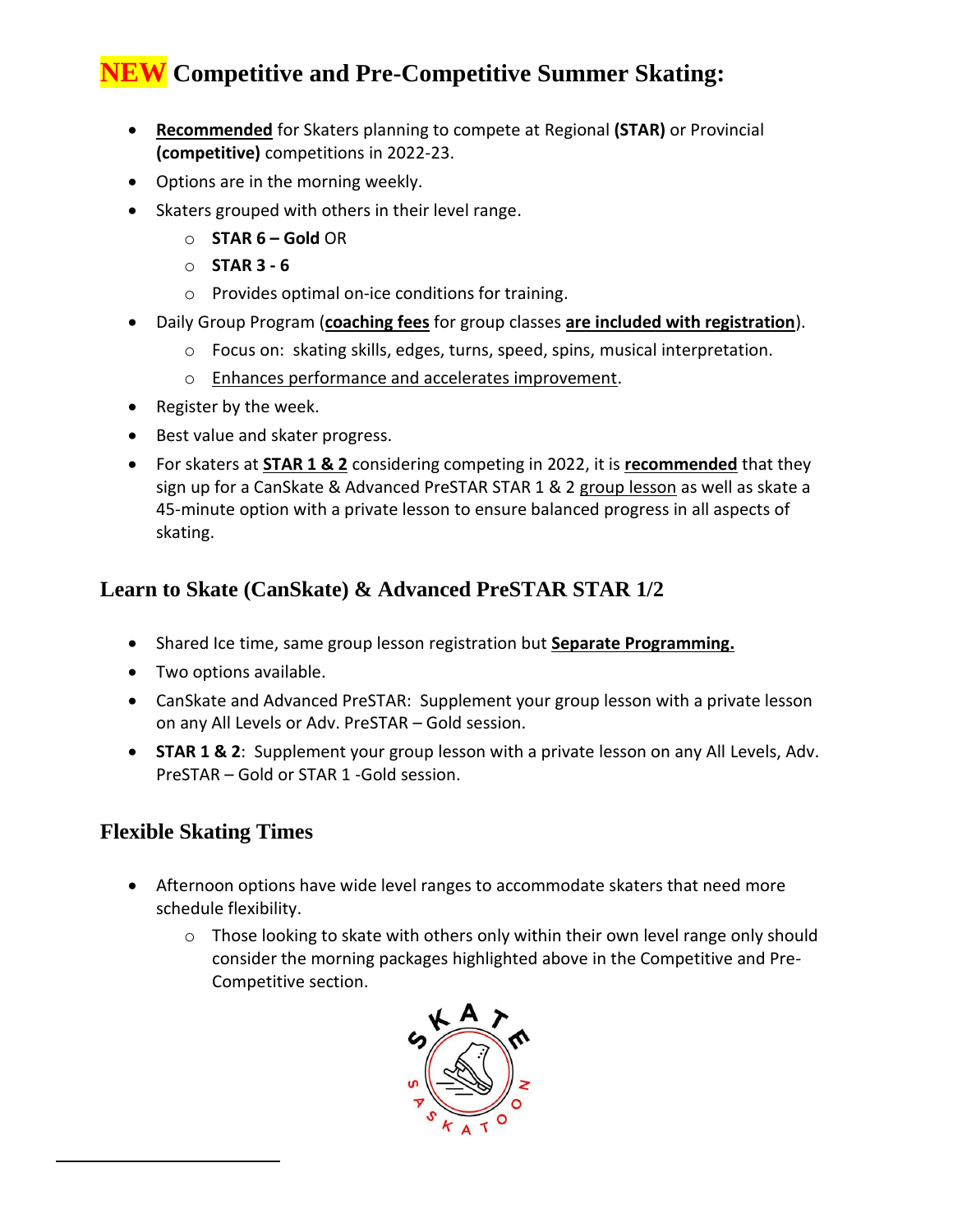| <b>Option</b>  | <b>Time</b>                             | Eligibility                            | <b>Registration Type</b>   |  |  |  |  |  |
|----------------|-----------------------------------------|----------------------------------------|----------------------------|--|--|--|--|--|
| 1a             | $8:45 - 9:15$ am                        | <b>STAR 6 - Gold Group Instruction</b> |                            |  |  |  |  |  |
| 1 <sub>b</sub> | $9:15 - 10:00$ am                       | STAR 6 - Gold Freeskate ONLY           | Weekly as a Package        |  |  |  |  |  |
| $\overline{2}$ | $10:00 - 10:45$ am                      | STAR 6 - Gold                          | Weekly                     |  |  |  |  |  |
|                |                                         |                                        |                            |  |  |  |  |  |
| $\overline{3}$ | $11:00 - 11:45$ am                      | STAR 3 - Gold                          | Weekly                     |  |  |  |  |  |
| 4a             | 11:45 am $-$ 12:30 pm                   | $STAR 3 - STAR 6$                      |                            |  |  |  |  |  |
| 4b             | $12:30 - 12:45$ pm                      | STAR 3 - STAR 6 Group Instruction      | <b>Weekly as a Package</b> |  |  |  |  |  |
|                | <b>FLOOD</b>                            |                                        |                            |  |  |  |  |  |
| 5              | $1:00 - 1:45$ pm                        | CanSkate & Adv. PreSTAR/STAR 1,2       | <b>Weekly M - F</b>        |  |  |  |  |  |
| 6              | $1:45 - 2:30$ pm                        | <b>All Levels</b>                      | Weekly or seasonally       |  |  |  |  |  |
| 7              | $2:30 - 3:15$ pm                        | STAR 5 - Gold                          | Weekly or seasonally       |  |  |  |  |  |
|                |                                         | <b>FLOOD</b>                           |                            |  |  |  |  |  |
| 8              | $3:30 - 4:15$ pm                        | $STAR 1 - Gold$                        | Weekly or seasonally       |  |  |  |  |  |
| 9              | $4:15 - 5:00$ pm<br>Adv. PreSTAR - Gold |                                        | Weekly or seasonally       |  |  |  |  |  |
| 10             | 5:00-5:45 pm<br><b>All Levels</b>       |                                        | Weekly or seasonally       |  |  |  |  |  |
| <b>FLOOD</b>   |                                         |                                        |                            |  |  |  |  |  |
| 11             | $6:00 - 6:45$ pm                        | CanSkate & Adv. PreSTAR/STAR 1,2       | Weekly $M$ – Th            |  |  |  |  |  |
|                |                                         | <b>All Levels</b>                      | <b>Seasonally Friday</b>   |  |  |  |  |  |
| 12             | $6:45 - 7:30$ pm                        | <b>All Levels</b>                      | Weekly or seasonally       |  |  |  |  |  |
| 13             |                                         | Weeks $1 - 6$ : All Levels             | Weekly or seasonally       |  |  |  |  |  |
|                | $7:30 - 8:15$ pm                        | Weeks 7 & 8: Power Skating             | Weekly M-Th                |  |  |  |  |  |

#### **2022 SCHEDULE (MONDAY – FRIDAY)**

NOTE: Schedule and Program Designations are subject to change if insufficient registrants.

#### *NEW: Session Eligibility Rules:*

- Session designations are based on **FREESKATE LEVEL PASSED** (both parts).
- Skaters who have not yet **PASSED** the complete STAGE 3 of CanSkate **MUST** also be registered in a minimum of one CanSkate & Adv. PreSTAR/STAR 1,2 group session in summer to be eligible for non-group programing (private lessons), including using 15 minute lesson ice tickets.
	- o Exception: Skaters registered in U7 or older hockey are eligible for All Levels sessions provided they are in a lesson (for the entire time they are on the ice), without having passed CanSkate STAGE 3, but are not eligible for 15-minute lesson ice tickets unless also registered in a Skate Saskatoon Group Program**.**

#### **SEE Complete Registration and Attendance Rules at the end of this document**

All 2021-2022 Skate Canada members and Skate Canada registered coaches are welcome. Non-Skate Saskatoon coaches must get permission from Skate Saskatoon Executive. Email office@skatesaskatoon.com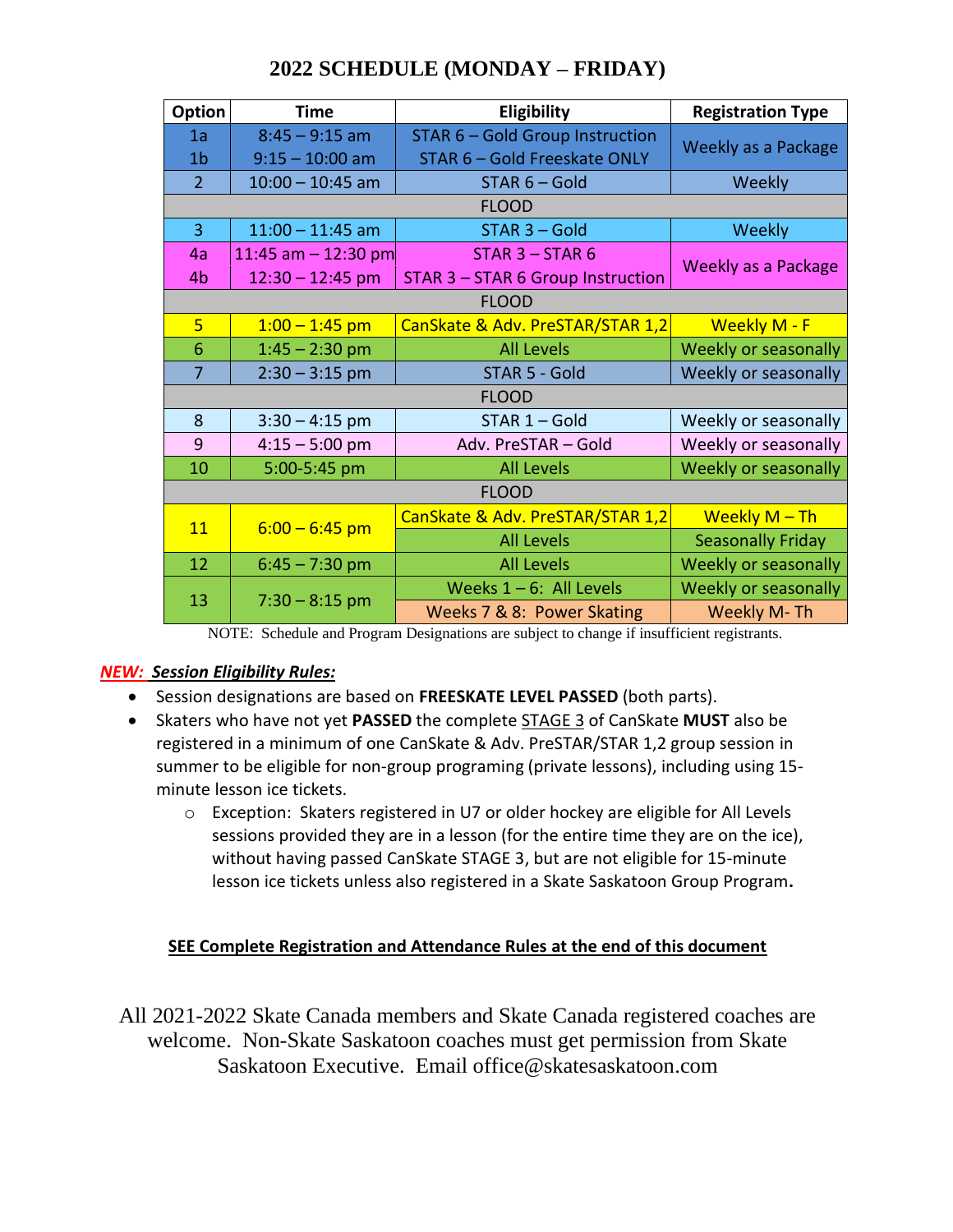

#### **Registration Examples:**

- Weekly Registration
	- o Skate the same option each weekday for a week:
		- Register for Week 3, Option 3 STAR 3 Gold 11:00-11:45 am
			- 5 sessions all in one week: July 18, 19, 20, 21, 22
- Seasonal Registration
	- o Skate the same option on the same weekday all summer:
		- Register for Option 10 All Levels 5:00-5:45pm on **Mondays** seasonally
			- 8 sessions all on Monday at 5:00pm, July 4, 11, 18, 25, Aug. 1, 8, 15 and 22

#### **CanSkate & Advanced PreSTAR/STAR 1, 2**

- $\bullet$  1:00 1:45 pm: Monday Friday
- $\bullet$  6:00 6:45 pm: Monday THURSDAY

#### **IMPORTANT NOTES:**

- CSA approved hockey helmet for those below STAGE 4 of CanSkate
- Hockey or Figure Skates
- Working on CanSkate stages 1 -6
- Skaters MUST have skate guards (there is cement tile between the entrance door and the ice surface). Rubber or plastic skate guards are preferred rather than cloth.
- Skate Saskatoon does not provide skates, guards, helmet, or mitts.
- For the younger skaters, gloves or mitts and a metal cage facemask is recommended.

#### **POWER SKATING GROUP LESSONS**

- U9 AND U 11 (NOVICE AND ATOM)
- MONDAY THURSDAY
- Helmets and facemasks, hockey gloves, hockey sticks required**.** Full equipment not necessary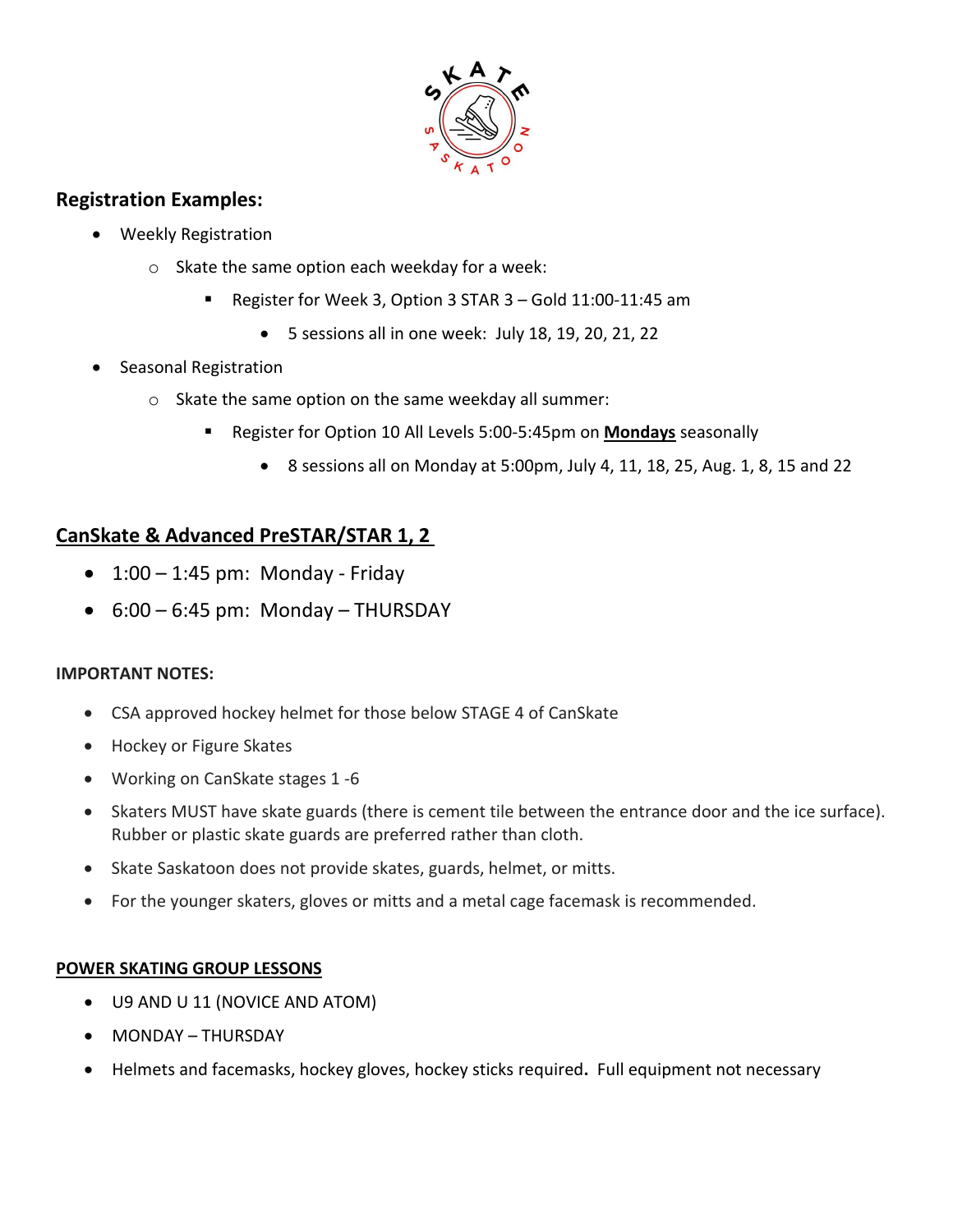

#### **Pricing:**

All skaters are required to have an active Skate Canada Membership, which is valid for one year from Sept. 1, 2021 – Aug. 31<sup>st</sup> 2022 at a cost of \$43.65. This fee is a onetime annual payment. If a skater has not be registered with a Skate Canada Club during the 2021-22 skating year, this will be added at checkout.

All program fees listed do not include the Skate Canada Membership fee or applicable taxes.

| Program                               | <b>Details</b>                                                                                                                    | Cost                                 |
|---------------------------------------|-----------------------------------------------------------------------------------------------------------------------------------|--------------------------------------|
| CanSkate &<br>Adv. PreSTAR STAR 1/2   | <b>Weekly Registration</b><br>1:00 − 1:45 pm $\rightarrow$ M − F (5 sessions)<br>6:00 – 6:45 pm $\rightarrow$ M – Th (4 sessions) | \$90.00 per week<br>\$72.00 per week |
| Power Skating U9 or U11               | <b>Weekly Registration</b><br>Weeks 7 and 8 only<br>7:30 – 8:15pm $\rightarrow$ M – Th (4 sessions)                               | \$72.00 per week                     |
| STAR 6 - Gold Group + FS              | <b>Weekly Registration</b><br>8:45 - 9:15 & 9:15-10:00 am $\rightarrow$ M - F                                                     | \$100.00 per week                    |
| $STAR 3 - STAR 6 Group +$<br>Practice | <b>Weekly Registration</b><br>11:45 am $-$ 12:45 pm $\rightarrow$ M - F                                                           | \$65.00 per week                     |
| 45 Minute Sessions                    | Weekly Registration $\rightarrow$ M – F (5 sessions)                                                                              | \$50.00 per week                     |
| 45 Minute Sessions                    | Seasonal Registration $\rightarrow$ (8 sessions)                                                                                  | \$80.00 per season                   |
| Option 13: 45-Minute<br>Sessions      | Seasonal Registration $\rightarrow$ (6 sessions)                                                                                  | \$60.00 per season                   |
| Drop In Buy-On 45-minute<br>Sessions  | See Drop In-Buy on Ice section                                                                                                    | \$17.00 per session                  |
| 15-Minute Lesson Ice Tickets          | See 15-Minute Lesson Ice Tickets section                                                                                          | \$5.00 per ticket                    |

There is a \$30 +GST administration fee for any changes to registered skating times.

Skate Canada Saskatchewan also charges an annual \$30 membership fee, which is also a onetime annual payment (Sept. 1, 2021 – Aug. 31 2022), however this fee is waived for CanSkate participants in summer programs and will only be included for non-CanSkate skaters who have not previously incurred this cost.

There are no pricing prorations.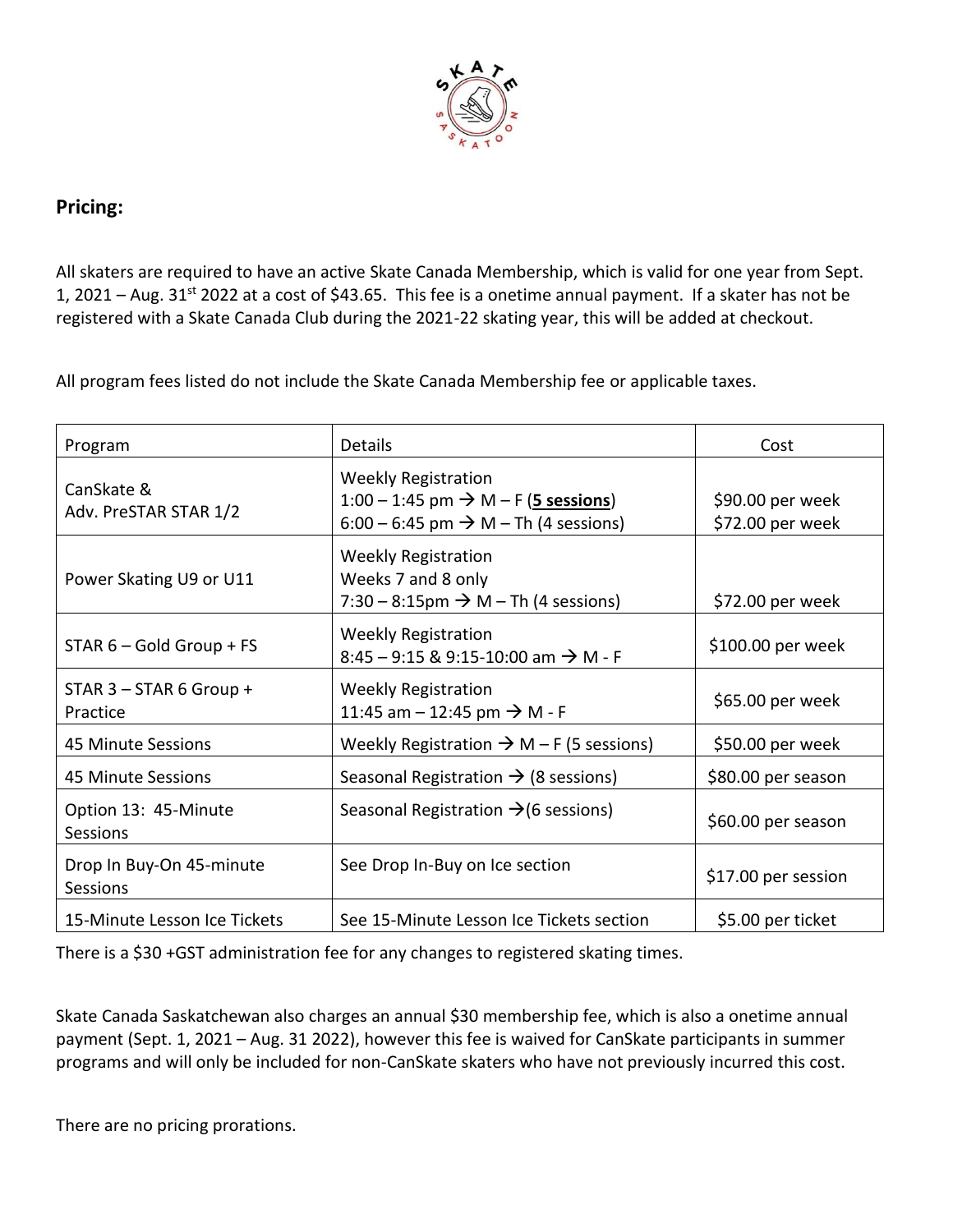#### **Drop In-Buy on Ice**

Skate Saskatoon has transitioned to DROP-IN registration using the Registration Option on the website and will no longer be issuing ice session tickets, to buy a drop-in session follow the instructions below:

- 1. Log into your Skate Saskatoon account
- 2. On the Registration Tab click on "Calendar View" as indicated below

| <b>Find Programs</b>                                                                      |             | <b>Program Registrations</b>                               |                                                                          |         |                      |
|-------------------------------------------------------------------------------------------|-------------|------------------------------------------------------------|--------------------------------------------------------------------------|---------|----------------------|
| Filter the programs in the main area by<br>selecting options from the dropdowns<br>below. |             | Quick Search:                                              |                                                                          |         | <b>CALENDAR VIEW</b> |
| Categories                                                                                |             |                                                            | <b>STARSkate</b>                                                         |         |                      |
| $\overline{\phantom{a}}$                                                                  | $\check{ }$ |                                                            | <b>Program Description</b>                                               | Fees    |                      |
| <b>STARSkate</b><br>Show                                                                  | û           | (June only)<br>» View Details                              | Option 14: Monday 6:30 PM - 7:15 PM BYOC All Levels                      |         |                      |
| All Programs                                                                              | v           | 4 Event(s)                                                 |                                                                          | \$40.00 | <b>REGISTER</b>      |
| <b>Sort Programs In Each Category</b><br>Level by:                                        | $\check{ }$ | <b>Start &amp; End Date:</b><br>Jun 6, 2022 - Jun 27, 2022 | Day / Time / Location:<br>Monday 6:30 PM - 7:15 PM<br>ACT.<br><b>ACT</b> |         |                      |

3. Any options that are available for drop-in will have an icon with an arrow in the top right-hand corner of the calendar box (as indicated by the RED circles below).

|                   |    | 8:45 AM Option 3:45 AM Option |   | 8:45 AM Option    |   | 8:45 AM Option    |   | 8:45 AM Option    |   | <b>12:00 AM Rink</b> |
|-------------------|----|-------------------------------|---|-------------------|---|-------------------|---|-------------------|---|----------------------|
| 1 a&b Week 1      |    | 1 a&b Week 1                  |   | 1 a&b Week 1      |   | 1 a&b Week 1      |   | 1 a&b Week 1      |   | <b>Closed</b>        |
| STAR 6 - Gold     |    | STAR 6 - Gold                 |   | STAR 6 - Gold     |   | STAR 6 - Gold     |   | STAR 6 - Gold     |   |                      |
| (Group and        |    | (Group and                    |   | (Group and        |   | (Group and        |   | (Group and        |   |                      |
| Freeskate) 8:45   |    | Freeskate) 8:45               |   | Freeskate) 8:45   |   | Freeskate) 8:45   |   | Freeskate) 8:45   |   |                      |
| AM - 10:00 AM     |    | AM - 10:00 AM                 |   | AM - 10:00 AM     |   | AM - 10:00 AM     |   | AM - 10:00 AM     |   |                      |
| Sum <sub>22</sub> |    | Sum <sub>22</sub>             |   | Sum <sub>22</sub> |   | Sum <sub>22</sub> |   | Sum <sub>22</sub> |   |                      |
| 10:00 AM          | 18 | 10:00 AM                      | 鴉 | 10:00 AM          | t | 10:00 AM          | 鴉 | 10:00 AM          | t |                      |
| Option 2          |    | Option 2                      |   | Option 2          |   | Option 2          |   | Option 2          |   |                      |
| Week 1            |    | Week 1                        |   | Week 1            |   | Week 1            |   | Week 1            |   |                      |
| $STAR 6 -$        |    | $STAR 6 -$                    |   | $STAR 6 -$        |   | $STAR 6 -$        |   | $STAR 6 -$        |   |                      |
| Gold 10:00        |    | Gold 10:00                    |   | Gold 10:00        |   | Gold 10:00        |   | Gold 10:00        |   |                      |
| AM - 10:45        |    | AM - 10:45                    |   | AM - 10:45        |   | AM - 10:45        |   | AM - 10:45        |   |                      |
| <b>AM</b>         |    | <b>AM</b>                     |   | <b>AM</b>         |   | <b>AM</b>         |   | <b>AM</b>         |   |                      |
| <b>Sum2022</b>    |    | <b>Sum2022</b>                |   | <b>Sum2022</b>    |   | <b>Sum2022</b>    |   | <b>Sum2022</b>    |   |                      |

4. Click on the option for the session you wish to purchase, and from the pop-up menu select DROP IN.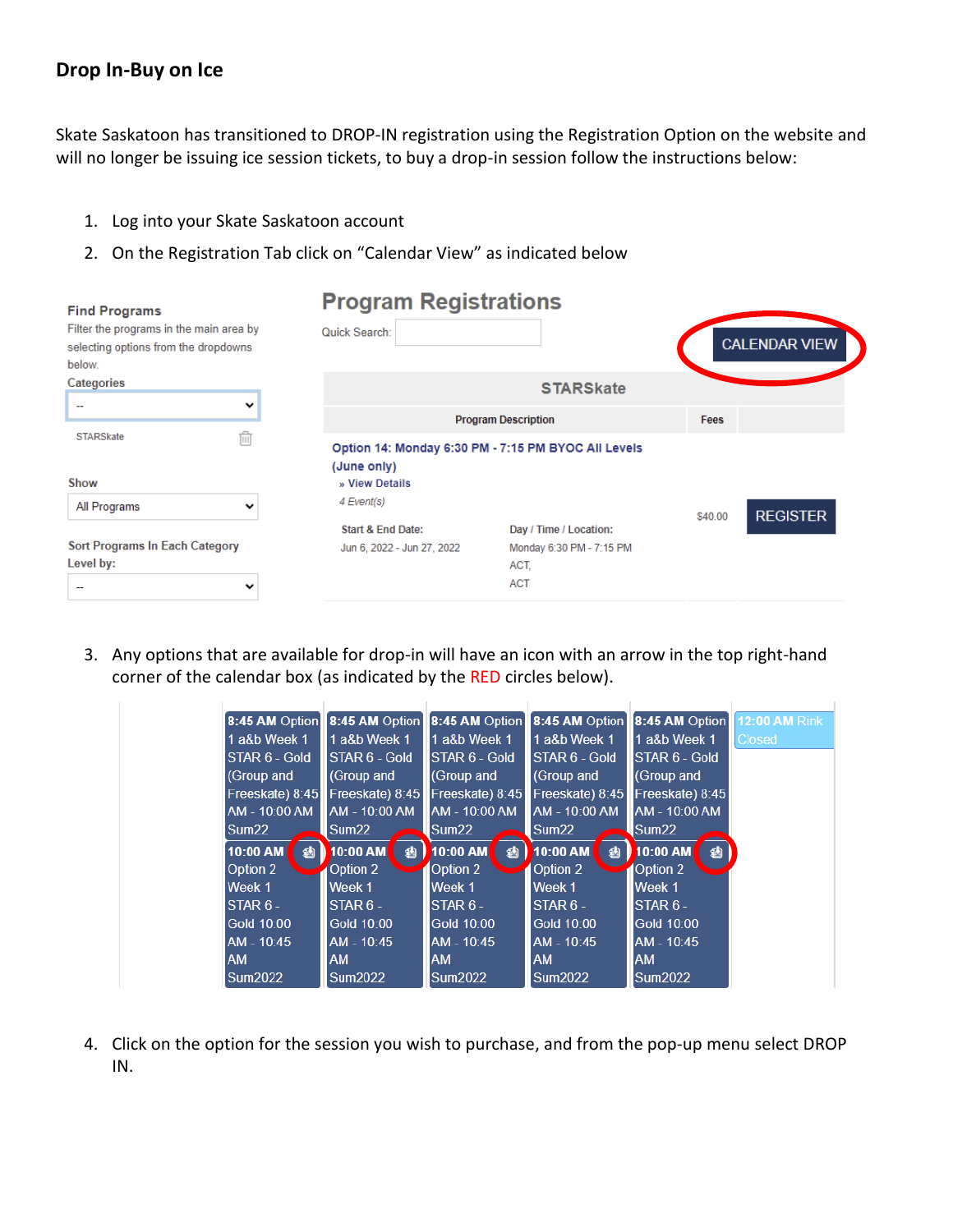| \$50.00                                                                        | Option 2 Week 1 STAR 6 - Gold 10:00 AM - 10:45 AM Sum2022<br>剩\$17.00                  |  |  |  |  |  |  |
|--------------------------------------------------------------------------------|----------------------------------------------------------------------------------------|--|--|--|--|--|--|
| Start & End Date:                                                              | Jul 4, 2022 - Jul 8, 2022                                                              |  |  |  |  |  |  |
| Day / Time:                                                                    | July 4 - July 8 10:00 AM                                                               |  |  |  |  |  |  |
| Location:                                                                      | ACT.<br>ACT                                                                            |  |  |  |  |  |  |
| <b>Registration Begins:</b>                                                    | May 26, 2022 at 6:00 PM                                                                |  |  |  |  |  |  |
| <b>Registration Cut-off:</b>                                                   | July 8, 2022 at 8:00 PM                                                                |  |  |  |  |  |  |
| <b>Program Description:</b>                                                    |                                                                                        |  |  |  |  |  |  |
| STAR 6 - Gold                                                                  |                                                                                        |  |  |  |  |  |  |
| Weekly registration                                                            |                                                                                        |  |  |  |  |  |  |
| Session designations are based on FREESKATE LEVELS PASSED (both parts)         |                                                                                        |  |  |  |  |  |  |
| Temporarily relocated to Cosmo Civic Centre July 11 - see homepage for details |                                                                                        |  |  |  |  |  |  |
|                                                                                | For further details see the link to the summer brochure on the homepage of the website |  |  |  |  |  |  |
|                                                                                | Beta                                                                                   |  |  |  |  |  |  |
|                                                                                | DROP IN a<br><b>REGISTER</b><br>July, 2022, 10.00 AM                                   |  |  |  |  |  |  |

5. Select the participant from the drop-down menu and date(s) desired to DROP IN, only dates selected and purchased in this manner are acceptable, **no swapping of DROP In purchases for different dates.**

|                                                      |            | O Full Program               | <b>O</b> Drop In        |
|------------------------------------------------------|------------|------------------------------|-------------------------|
| Which participant is to be enrolled in this program? |            | <b>Participant Drop Down</b> |                         |
| 1.                                                   |            |                              |                         |
| July 4, 2022 at 10:00 AM - 10:45 AM                  | ACT        |                              | $$17.00$ $\blacksquare$ |
| July 5, 2022 at 10:00 AM - 10:45 AM                  | ACT        |                              | \$17.00 □               |
| July 6, 2022 at 10:00 AM - 10:45 AM                  | ACT        |                              | \$17.00                 |
| July 7, 2022 at 10:00 AM - 10:45 AM                  | ACT        |                              | $$17.00$ $\Box$         |
| July 8, 2023 at 10:00 AM - 10:45 AM                  | <b>ACT</b> |                              | $$17.00$ $\Box$         |
| <b>Dates Selected</b>                                |            |                              |                         |

- 6. Click "ADD" to add the DROP IN purchases to your cart.
- 7. Programs that do not allow for drop-in will not have the icon.
- 8. There are no group lesson drop ins.

#### NOTES:

- Skaters must have a valid Skate Canada Membership
- Skaters must be at the appropriate level for the session they are buying
- Must be purchased prior to skating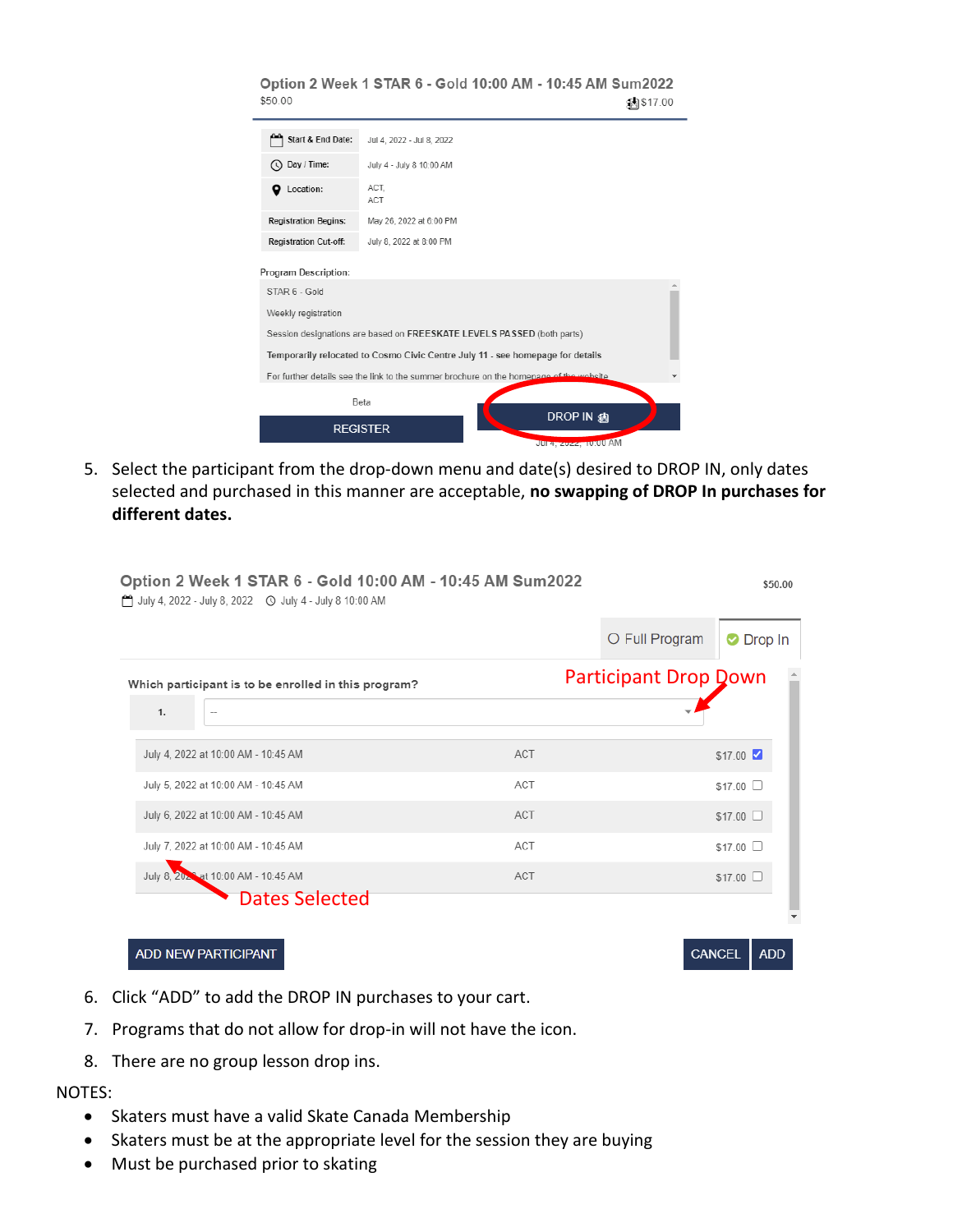#### **15-Minute Lesson Ice Tickets**

- Must be in a private lesson to use this ticket private coaching fees not included
- Must have a current season registration i.e., a minimum of one week of CanSkate & Adv. PreSTAR/ STAR 1,2
- 15-minute tickets must be purchased prior to usage
- Coach, date, and option number are required to be completed in order to finalize the purchase
- Maximum TWO tickets per day
- Only valid on All Levels or Adv. PreSTAR Gold Options
- Only valid for skaters below STAR 3
- Tickets expire at the end of the current skating season (summer)

#### TENTATIVE ASSESSMENT DAYS (STAR 6-gold) WEEKS 5 AND 8

There are no skills assessments at assessment days Assessment days are based on assessor availability